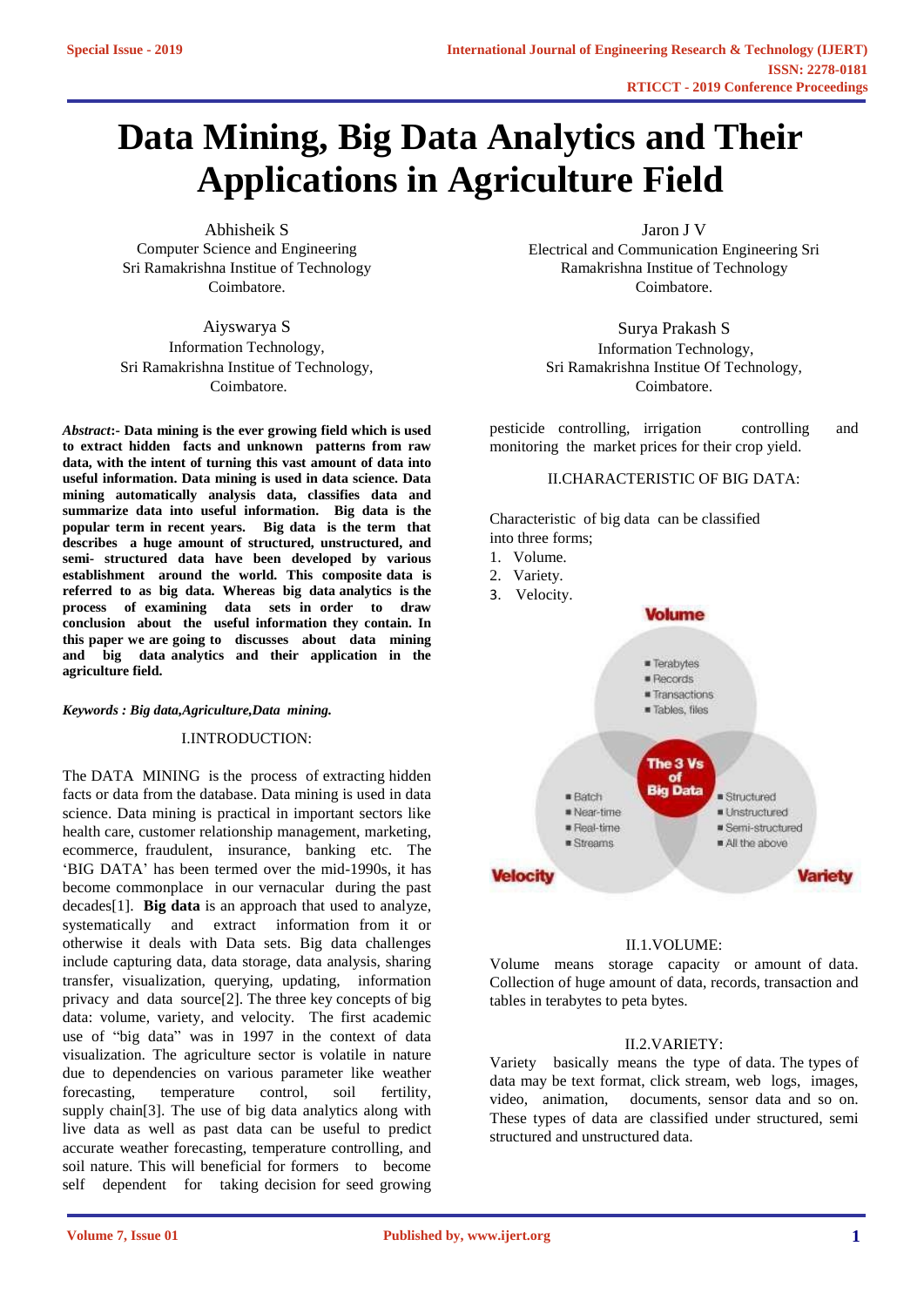# II.3.VELOCITY:

Velocity means generation of data from time to time. These data can be of real time data, near real time data, yearly data, monthly data, hourly data, historical data, weekly data and so on.

### III.HADOOP-AN EFFICIENT TOOL FOR BIG DATA:

Hadoop is an open source, java based frame work developed in year 2006, manages by Apache software foundation. It is designed to store, process huge volume of data efficiently. Hadoop can be classified into two types:

1.Hadoop distributed file system(hdfs).

### 2.Map reduce.

The majority of this agricultural data is also unstructured, so it is a major challenge for this agriculture field to extract meaningful information regarding weather forecasting, temperature control, soil fertility, supply chain. Thus this Hadoop ecosystem can help the agriculture sector to manage this vast amount of data using big data analytics tool such as HDFS and map reduce.

### IV.BIG DATA IN AGRICULTURE:

India's economical growth is depends on agriculture sectors as most of peoples in India depends on this sector[4]. Big data for agriculture sector, new term is introduced as Big data farming also called as precise farming. Precision agriculture is built upon the idea of 'smart farming', with the aim of addressing agricultural challenges in terms of growth, productivity, and provisions security and sustainability in response to climate change[5]. Smart farming takes advantage of the recent increase in the quantity, quality, and multiplicity of data generated from many sources including Geographic Information Systems (GIS), equipment sensors, climate and weather data, genomic information, as well as economic, social, and political data[6]. Much of this data is used to parameterize crop models that attempt to predict crop productivity (i.e. yield) in response to the environment, and ultimately global food security[7].

Remote sensing elements are used to gather the information. This gathered information is then visualized in an easy to understand format that is in structured data form[8]. One such example is the Normalized Difference Vegetation Index , which is a graphical indices used to assess the greenness of vegetation from remote sensing measurements. Data is also generated at the field level from various sensors attached to farm equipment, weather stations, field biosensors, and crowd sourced information from social media that, for example, report the incidence of natural disasters or pest infestations[9]. These data provide growers and researchers with spatial and sequential information about climate and local weather, soil conditions, crop quality, field biodiversity, and even

crop yields.

The recent innovation of high-throughput plant phenol typing relies on technology for automating oddity analysis in crops so that many more samples can be measured and analyzed than done manually[10]. These technology have contributed to the rapid collection of big amounts of phenol typical data that are more dependable and reproducible than those collected manually by teams of researchers [11]. They are used in teams of researchers[11]. They are used in reproduction programs to select plants with preferred characteristics. However, the longtime blockage in breeding programs has been the showing of crop genotypes under a variety of conditions to identify those that express behavior of interest. Often 100 to 1000 of different cultivars must be screened to find individuals with desired traits<sup>[12]</sup>. The concurrent growth and characterization of thousands of hereditary lines that can further developed for large-scale production . Three major methodologies are used in high- throughput phenol typing, and each produce at least gigabytes of data: remote sensing and imaging, laboratory analyses, and near-infrared reflectance spectroscopy. Currently, biologists, agronomists, and crop modelers are working together to develop tools to integrate data. Such multi-scale model has the possible to improve current crop models and provide more precise estimates about crop performance under untested ecological scenarios[13].

Technological advances in basic research

will also increase the scale of data in agriculture field. These data help scientists to relate the original crop genetics to traits of interest, or provide insight about the molecular response of plants to genetic and to ecological changes[14]. The procreation programs has led to large increases in crop yield and biomass due to selected or engineered resistance to pests and other green stresses.



## IV.1.USE AND APPLICATION IN BIG DATA:

Big data in agriculture field, often use in models geared towards improving crop yields and qualities in response to climate change[15. A recent study published in 2018 in the journal Remote Sensing of Environment utilized a variety of large scale data to forecast the optimal planting date for maize and soybean[16]. Sowing date is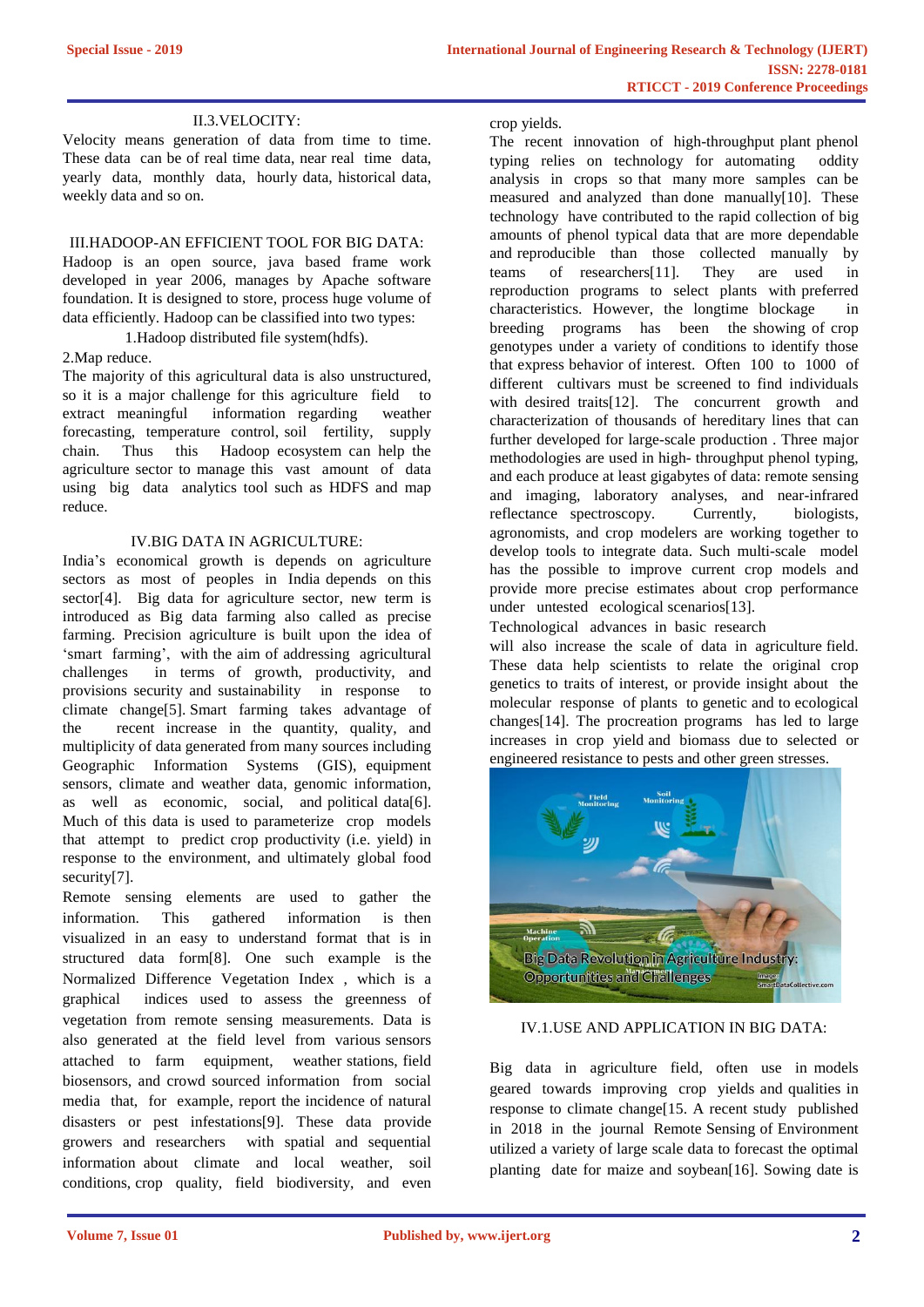an important factor in formative crop yields globally, and later sowing dates often negatively affect yields due to increased heat stress and reduced moisture accessibility during reproductive and seed filling stages. This largescale Multiple data sources have been used to study the impact of sowing date or crop yields. Improved plant Index from MODIS has been used for estimating the impact of sowing date on rice and soybean. However, a remote sensing data (EVI) along with fluorescence and radar data from novel satellite sensors, were used separately and in grouping to predict the sowing date for corn and soybean[17]. Thus from this study we came to know that by incorporating information about sowing-period temperature and crop fraction with satellite data led to higher model forecast exactness than using satellite data alone<sup>[18]</sup>. This use big datasets from many satellites, which increased the reliability of the modelpredicted sowing estimates for multiple crops at regional and global scale[19]. Thus big data used in agricultural field to improve the crop productivity.

#### V.CONCLUSION**:**

Thus Data mining and Big data generate, collect and analysis in agriculture has improved crop and field management strategies, often resulting in improved yields. The development of new analytical tools and models to integrate, meaningfully[20]. the terabytes of data generated annually, may lead to the design of crop videotapes that will maximize yields under different environmental conditions. The big data generated through precision agriculture technology may help move toward prescriptive agriculture that is dynamic and efficient[21]. Both for-profit and non- profit organizations are developing tools to forecast plant-environment interactions to facilitate early and targeted intervention that will improve overall crop productivity, and ideally, global food security[22]. This will help the farmer to become self dependent and it also help them to take decision for seed growing, pesticide controlling, irrigation controlling.

#### REFERENCE:

- [1] Araus, J.L., Cairns, J.E., 2014. Field high-throughput phenotyping: the new crop breeding frontier. Trends Plant Sci. 19, 52–61. https://doi.org/10.1016/j.tplants.2013.09.008.
- [2] Budak, H., Hussain, B., Khan, Z., Ozturk, N.Z., Ullah, N., 2015. From genetics to functional genomics: improvement in drought signaling and tolerance in wheat. Front. Plant Sci. 6 https://doi.org/10.3389/fpls.2015.01012.
- [3] Cox, M., Ellsworth, D., 1997. Managing big data for scientific visualization. ACM Siggraph 97, 21–38.Ekbia, H., Mattioli, M., Kouper, I., Arave, G., Ghazinejad, A., Bowman, T., Suri, V.R., Tsou, A., Weingart, S., Sugimoto, C.R., 2015. Big data, bigger dilemmas: a critical review. J. Assoc. Inf.Sci.Technol.66,1523–1545. https://doi.org/10.1002/asi.23294.
- [4] Frank, T., Meuleye, B.S., Miller, A., Shu, Q.Y., Engel,

K.H., 2007. Metabolite profiling of two low phytic acid (lpa) rice mutants. J. Agric. FoodChem.55,11011–11019. https://doi.org/10.1021/jf0723559.

- [5] Gandomi, A., Haider, M., 2015. Beyond the hype: big data concepts, methods, and analytics. Int.J.Inf.Manag.35,137–144. https://doi.org/10.1016/j.ijinfomgt.2014.10.007.
- [6] Guan, K., Medvigy, D., Wood, E.F., Caylor, K.K., Li, S., Jeong, S.-J., 2014. Deriving vegetation phenological time and trajectory information over africa using SEVIRI daily LAI. IEEE Trans. Geoscience Remote Sens. 52, 1113–
- [7] 1130. https://doi.org/10.1109/TGRS.2013.2247611. [7].Hashem, I.A.T., Yaqoob, I., Anuar, N.B., Mokhtar, S., Gani, A., Ullah Khan, S., 2015. The rise of "big data" on cloud computing: review and open research issues. Inf. Syst. 47, 98–115.
- [8] https://doi.org/10.1016/j.is.2014.07.006.
- [9] Kamilaris, A., Kartakoullis, A., Prenafeta-Boldú, F.X., 2017. A review on the practice of big data analysis in agriculture. Comput. Electron.Agric.143,23–37. https://doi.org/10.1016/j.compag.2017.09.037.
- [10] Kembhavi, A., 2018. Big data in
- [11] astronomy and beyond. In: Munshi, U.M., Verma, N. (Eds.), Data Science Landscape: Towards Research Standards and Protocols. Springer, pp.59–66. https://doi.org/10.1007/978- 981-10-7515\_4.
- [12] Kramer, M.G., Redenbaugh, K., 1994. Commercialization of a tomato with an antisense polygalacturonase gene: the FLAVR SAVRTM
- [13] tomatostory.Euphytica79,293-297.
- [14] https://doi.org/10.1007/BF00022530.
- [15] Lius, S., Manshardt, R.M., Fitch, M.M.M., Slightom, J.L., Sanford, J.C., Gonsalves, D., 1997. Pathogen-derived resistance provides papaya with effective protection against papaya ringspot virus. Mol. Breed. 3, 161–168. https://doi.org/10.1023/A:1009614508659.
- [16] Lobell, D.B., Hammer, G.L., Chenu,
- [17] K., Zheng, B., Mclean, G., Chapman, S.C., 2015. The shifting influence of drought and heat stress for crops in northeast Australia. Glob. ChangeBiol. 21,
- [18] 4115–4127. https://doi.org/10.1111/gcb.13022.
- [19] Lobell, D.B., Roberts, M.J., Schlenker, W., Braun, N., Little, B.B., Rejesus, R.M., Hammer, G.L., 2014. Greater sensitivity to drought accompanies maize yield increase in the U.S. Midwest.Science344,516–519. https://doi.org/10.1126/science.1251423.
- [20] Marshall-Colón, A., Long, S.P., Allen, D.K., Allen, G., Beard, D.A., Benes, B., von Caemmerer, S., Christensen, A.J., Cox, D.J., Hart, J.C., Hirst, P.M., Kannan, K., Katz, D.S.,Lynch, J.P., Millar, A.J., Panneerselvam, B., Price, N.D., Prusinkiewicz, P., Raila, D., Shekar, R.G., Shrivastava, S., Shukla, D., Srinivasan, V., Stitt, M., Turk, M.J., Voit, E.O.,Wang, Y., Yin, X., Zhu, X. - G., 2017. Crops in silico: generating virtual crops using an integrative and multiscale modeling platform.Front.PlantSci.8https://doi.org/10.3389/fpl s.2017.00786.
- [21] Padgette, S.R., Kolacz, K.H., Delannay, X., Re, D.B., LaVallee, B.J., Tinius, C.N., Rhodes, W.K., Otero, Y.I., Barry, G.F., Eichholtz, D.A., Peschke, V.M., Nida, D.L., Taylor, N.B.,Kishore, G.M., 1995. Development, identification, and characterization of a glyphosate-tolerant soybean line.CropSci.35,1451–1461. https://doi.org/10.2135/cropsci1995.0011183X0035
- [22] 00050032x.
- [23] Perlak, F.J., Stone, T.B., Muskopf, Y.M., Petersen, L.J., Parker, G.B., McPherson, S.A., Wyman, J., Love, S., Reed, G., Biever, D., Fischhoff, D.A., 1993. Genetically improved potatoes: protection from damage by Colorado potato beetles. Plant Mol. Biol. 22, 313-321. beetles. Plant Mol. Biol. 22, 313–321. https://doi.org/10.1007/BF00014938.